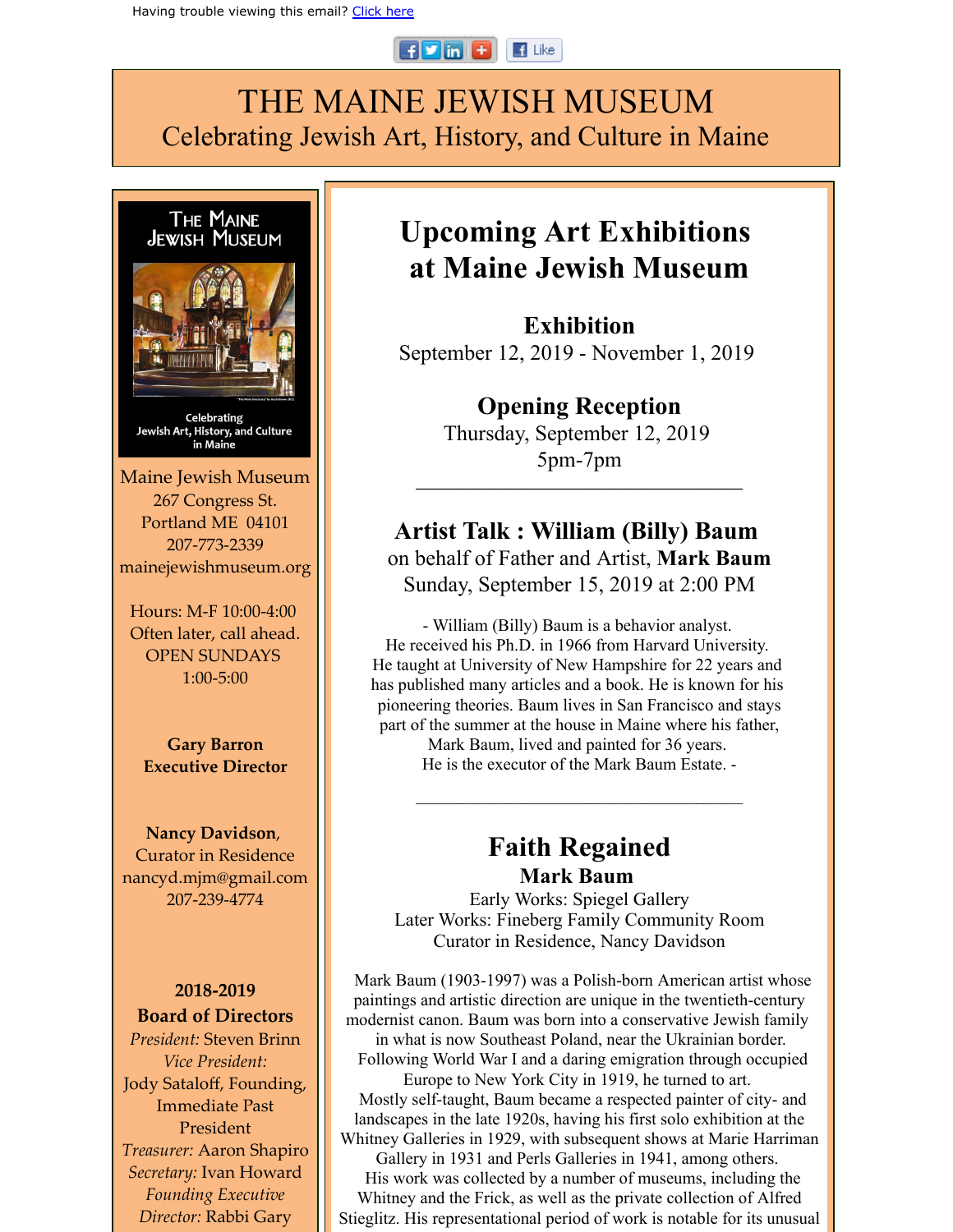#### Berenson

### **Board members at large:** Nancy Osher Blumberg Andrew Brenner Harris Gleckman Lee Goldberg Barry Hoffman Judith Glickman Lauder Nancy Levinsky Ruthie Noble Abe Peck Janet Raffel

Amy Tinkle Nancy Ziegler perspective, flattened patterning, and mix of the natural and industrial presented as a total vision.



Distraught House, 1949

At the end of World War II, with the revelations of its devastation to his homeland and family, Baum fell into crisis-personally and artistically. The painter became disillusioned with the representational art that had become his trademark, though in looking at it anew he understood that it contained the seeds of something important for where he needed to go. Baum began to see his painting as part of-and the vehicle for-a larger spiritual quest.

Initially this took the form of a richly experimental transitional period in the late 1940s and early 1950s, during which he maintained representational and symbolic imagery. Then in 1957 he moved decisively to non-objective painting, developing a unique, abstract form he called "the element." This form was inspired by a revelation he had upon re-looking at his 1948 painting Aspirational Staircase; specifically, he sought to create a singular shape that, like the staircase, invoked a rhythmical, directional movement. He evolved the "element" over a decade arriving at its final form in the late 1960s.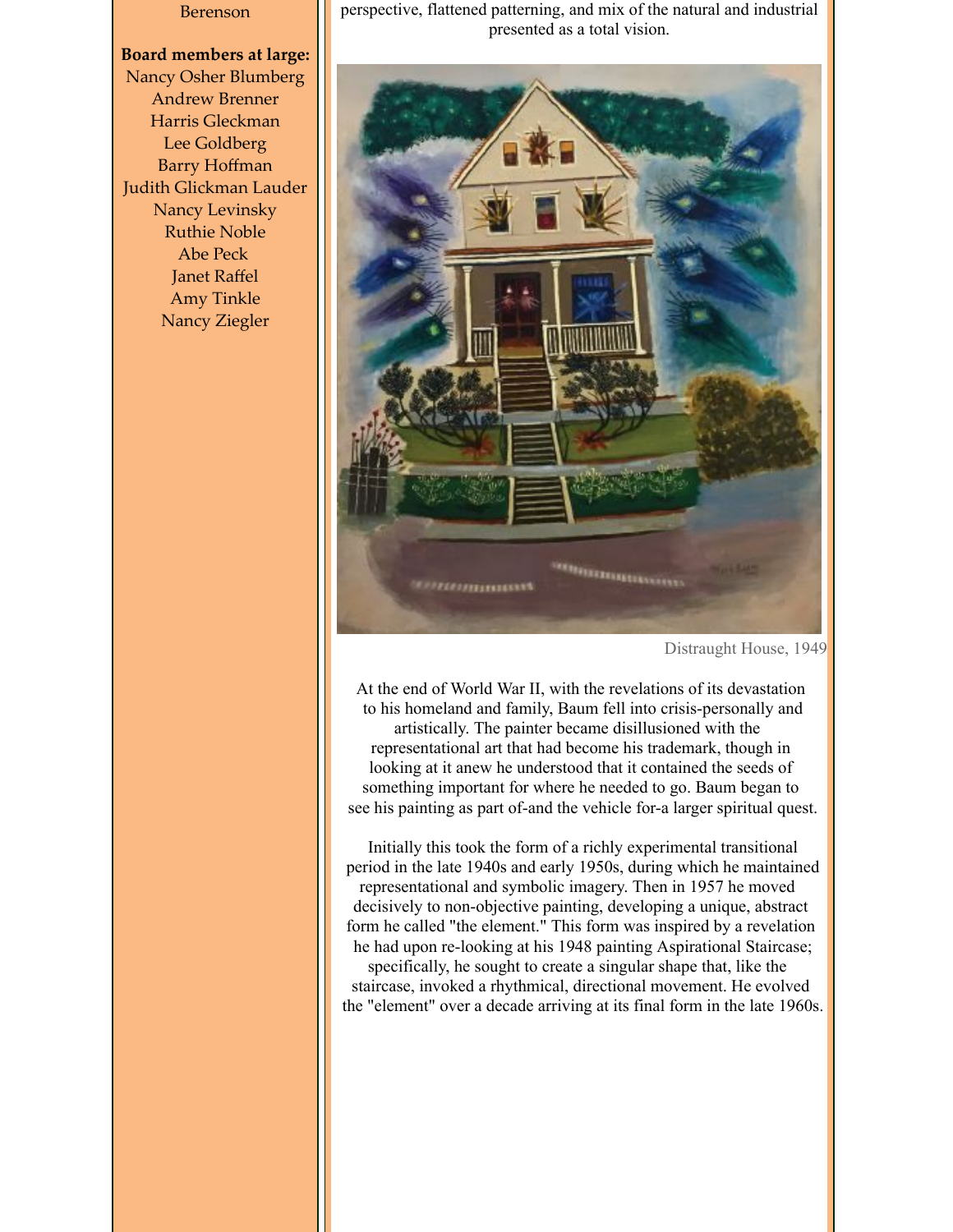

Fruits of Meditation, 1964

Baum would paint exclusively using this element until his death in 1997. The "element" was presciently algorithmic of our digital age in the sense that it was a code by which he could build worlds, but it also became a spiritual vocabulary and a creative, cosmic force unto itself. This glyph was for Baum a visual mantra through which he regained his faith and was able to once again access the awe of the universe. Baum's change to non-representational art also corresponded with his move out of the New York art scene and to rural Maine (Cape Neddick), where he painted in a converted barn and nurtured an extensive garden.

Working in virtual obscurity for almost three decades, Baum nonetheless had the faith of the visionary that he was: he felt sure that even though his work was unrecognized in the moment, it was accessing a larger spiritual channel and would someday be understood. Mark Baum's painting is found in the collections of the Metropolitan Museum, the Smithsonian American Art Museum, the Whitney Museum, the Fogg Art Museum, the Berkeley Art Museum, and Bowdoin College Museum of Art, among others.

## **Interpreting The Silence**

 $\mathcal{L}_\mathcal{L} = \mathcal{L}_\mathcal{L} = \mathcal{L}_\mathcal{L} = \mathcal{L}_\mathcal{L} = \mathcal{L}_\mathcal{L} = \mathcal{L}_\mathcal{L} = \mathcal{L}_\mathcal{L} = \mathcal{L}_\mathcal{L} = \mathcal{L}_\mathcal{L} = \mathcal{L}_\mathcal{L} = \mathcal{L}_\mathcal{L} = \mathcal{L}_\mathcal{L} = \mathcal{L}_\mathcal{L} = \mathcal{L}_\mathcal{L} = \mathcal{L}_\mathcal{L} = \mathcal{L}_\mathcal{L} = \mathcal{L}_\mathcal{L}$ 

Jessyca M. Broekman Third Floor Sanctuary Curator in Residence, Nancy Davidson



*Interpreting the Silence* is an exhibition of Jessyca Broekman's artist's books and mixed media paintings examining her family's history - a history shrouded in mystery. Her parents both survived the Holocaust,